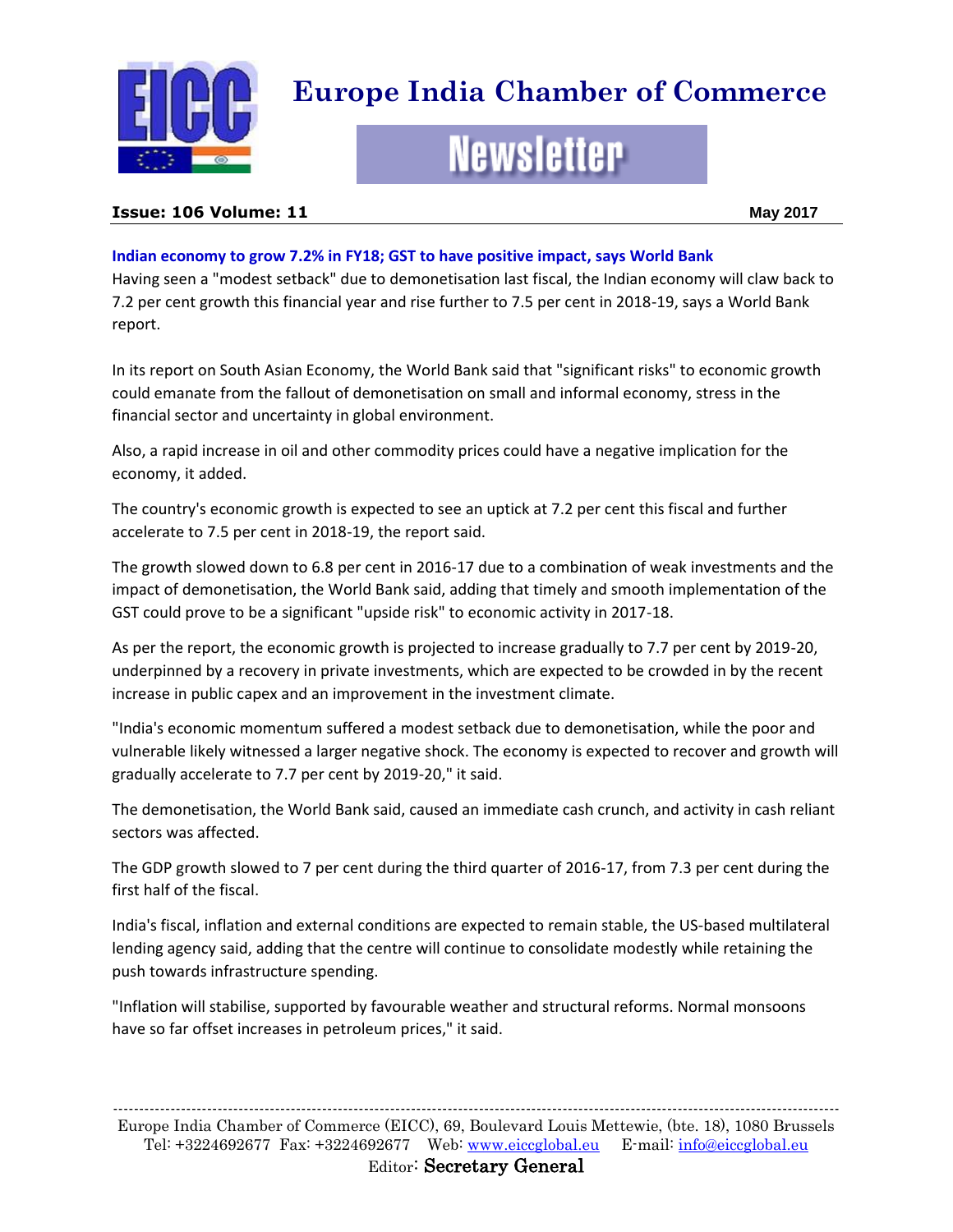$-2 -$ 

Referring to the external factor, it said exchange rate has appreciated, partly reflecting expectations of a narrowing inflation gap between India and the US and limited external vulnerabilities as the current account deficit is expected to remain below 2 per cent of the GDP and fully financed by FDI inflows.

It said challenges to India's favourable growth outlook could stem from continued uncertainties in the global environment, including rising global protectionism and a sharp slowdown in the Chinese economy, which could further delay a meaningful recovery of external demand.

It said there is a great uncertainty about the extent to which demonetisation caused small, informal firms to exit and shed jobs. Also, private investment continues to face several impediments in the form of corporate debt overhang, stress in the financial sector, excess capacity and regulatory and policy challenges.

# **India on track to knock Britain out of world's top 5 economies: IMF**

India will overtake Germany in 2022 as the world's fourth-largest economy and push Britain out of the top five, based on analysis of growth projections by the International Monetary Fund. But the challenges the South Asian nation must surmount to get there are many.

These include executing a wide-ranging overhaul of the tax system, sorting out the biggest pile of distressed assets among major economies, reviving lackluster productivity, substantially increasing employment opportunities, encouraging corporate investment and overcoming a significant infrastructure shortfall.

India's economy is still recovering from a cash ban that sucked out 86 percent of currency in circulation near the end of last year. And then there's the likely near-term disruptions from the implementation of a nationwide goods and sales tax; indeed the government has already missed an April deadline for putting the tax in place and is now working against the clock to meet its new July 1 goal.

While there is little doubt the GST will be beneficial in the long run, economists are concerned about India's banking system and the overall health of its public finances -- both seen as lightning rods for global credit agencies that already rate Indian debt just above "junk'' status.

Bad loans, restructured debt and advances to companies that can't service their debt have risen to about 16.6 percent of total loans, government data show. That spike in bad loans has forced banks to focus on recovering bad debts. As a result, loan growth has fallen to near record lows, posing a challenge to Prime Minister Narendra Modi's government as it seeks to revive investment and boost employment.

Apart from slowing investment, India's labor productivity has been weakening, limiting growth and employment opportunities.

Labor productivity per person employed eased from 10 percent in 2010 to 4.8 percent in 2016 as reforms sputtered. According to the International Labour Organisation, output per worker is projected at \$3,962 for India in 2017, a fraction of Germany's \$83,385.

Still, the potential remains. Ranking countries and regions on their gross domestic product, for 2017 and 2022 based on IMF forecasts, India, growing at 9.9 percent a year in nominal terms, will surpass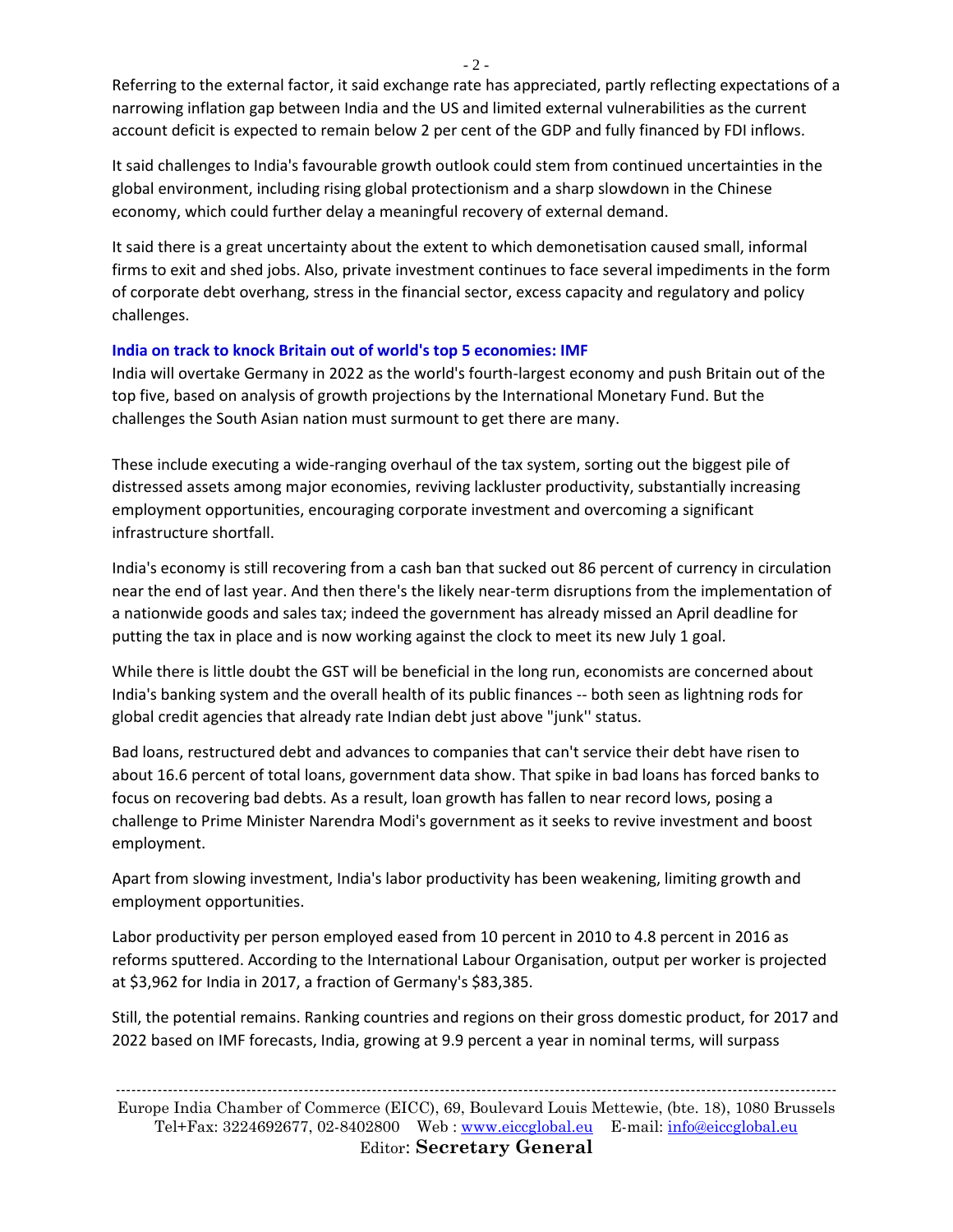Germany by 2022 as the world's fourth largest economy, with the U.K dropping out of the top five after 2017.

Some seven decades after independence, India may outshine its former colonial master.

#### **Modi government is rolling out the red carpet for foreign investors like never before**

The proposed dismantling of Foreign Investment Promotion Board, which vets proposals involving fund inflows from overseas, is likely to be bundled with related policy reforms.

On top of the list is doing away with prior government approval for investments in most sectors, including single-brand retail, which could see dilution of the 30% domestic sourcing clause.

"Contours of the proposed changes to the foreign direct investment policy are almost ready... Nonstrategic sectors should be on automatic," said a senior government official privy to discussions on the matter.

With domestic private investment not picking up, the government is largely counting on foreign funds to speed up infrastructure creation. India needs an estimated \$1.5 trillion over 10 years to build infrastructure such as roads, airports and power projects.

The latest round of FDI reforms is aimed at making the process easier for foreign investors.

"The multiple layers in clearance often lead to unnecessary delays," the official said, justifying the decision to put more sectors on the automatic approval route.

Most sectors have automatic approval for investments up to 49%. Government approval is required for investments in sectors such as telecom services, food products retailing, mining and minerals, multibrand retail and private security agencies.

In most cases, approval is required for investments exceeding 49%, but in some such as multibrand retailing, approval is needed for any level of investment.

In mining and minerals, 100% FDI is allowed but government approval is required. Many of these sectors could be freed up in the policy review.

Top government officials have already discussed details of the new FDI regime and a call will be taken shortly.

The finance ministry, separately, has moved a draft cabinet note for dismantling FIPB.

The proposal to phase out FIPB in 2017-18 was made in the Budget presented on February 1. Finance minister Arun Jaitley said the government had undertaken substantive reforms in FDI policy over the past two years and more than 90% of the total FDI inflows were now through the automatic route.

Jaitley said FIPB has implemented e-filing and online processing of FDI applications and had reached a stage where it could be abolished.

The Department of Industrial Policy and Promotion has been authorised to vet and recommend foreign investment proposals to the finance minister. The government is keen to remove even that layer by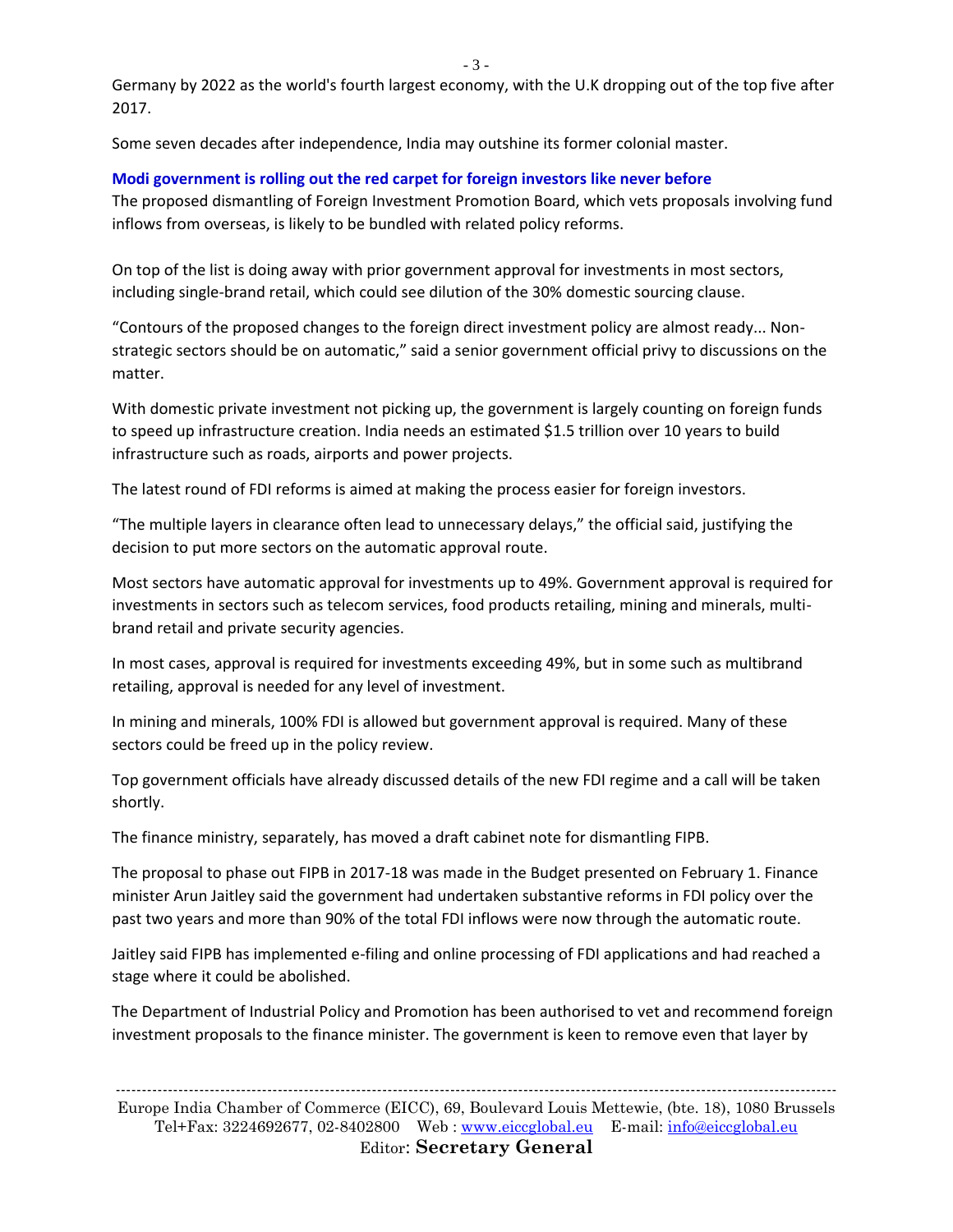abolishing the need for approvals for most sectors. In such cases, the sector regulators are likely to be charged with ensuring foreign investment is compliant with limits and policy.

#### RETAIL TO BENEFIT

Foreign direct investment up to 49% in the single-brand retail sector is allowed via the automatic route, without prior approval, but proposals beyond that level require government consent. India allowed 100% FDI in the sector in 2012.

# *The government is likely to relax the rule and allow investment in single-brand retail under the automatic route.*

Single-brand retailers bringing FDI beyond 49% have to adhere to stringent 30% local sourcing norms but sections within the government favour diluting the clause as marquee brands come in completely manufactured form, including packaging.

A call on this would be taken after deliberations as the government is also keen to push manufacturing and job creation in the country.

Equity FDI into India increased 69% to \$96.1 billion during October 2014-January 2017 from \$57 billion in the July 2012-September 2014 period, commerce minister Nirmala Sitharaman said earlier this month.

FIPB is logical as 90% of the FDI now comes through the automatic route. Besides, sectoral regulation is also strong. The government should allow foreign investment to freely flow in retail. It would help retailers grow and promote foreign investment in manufacturing by mid-size companies.

#### **India's internet economy to double to \$250 billion by 2020: study**

Driven by ecommerce and financial services, India's internet economy is expected to double from \$125 billion to \$250 billion - growing from the current 5 per cent to 7.5 per cent of the country's GDP by 2020, a joint report by The Boston Consulting Group (BCG) and The Indus Entrepreneurs (TiE) said recently.

With over 391 million users, India is already the second highest country in terms of mobile internet users.

According to the report titled The \$250 Billion Digital Volcano: Dormant No More, the users are expected to grow rapidly to 650 million mobile internet users by 2020.

At the same time, data consumption by 2020 could potentially increase 10 to 14 times.

"Firstly, by 2020, 4G enabled devices are expected to grow six times to 550 million devices, constituting 70 per cent devices in use. Secondly, reliable high speed data is becoming both ubiquitous as well as mass affordable," said Nimisha Jain, a BCG partner and co-author of the report.

High-speed mobile internet adoption is set to reach 550 million users by 2020, almost 85 per cent of the total mobile internet users, the findings showed.

Average data consumption is projected to reach 7-10GB per user per month by 2020.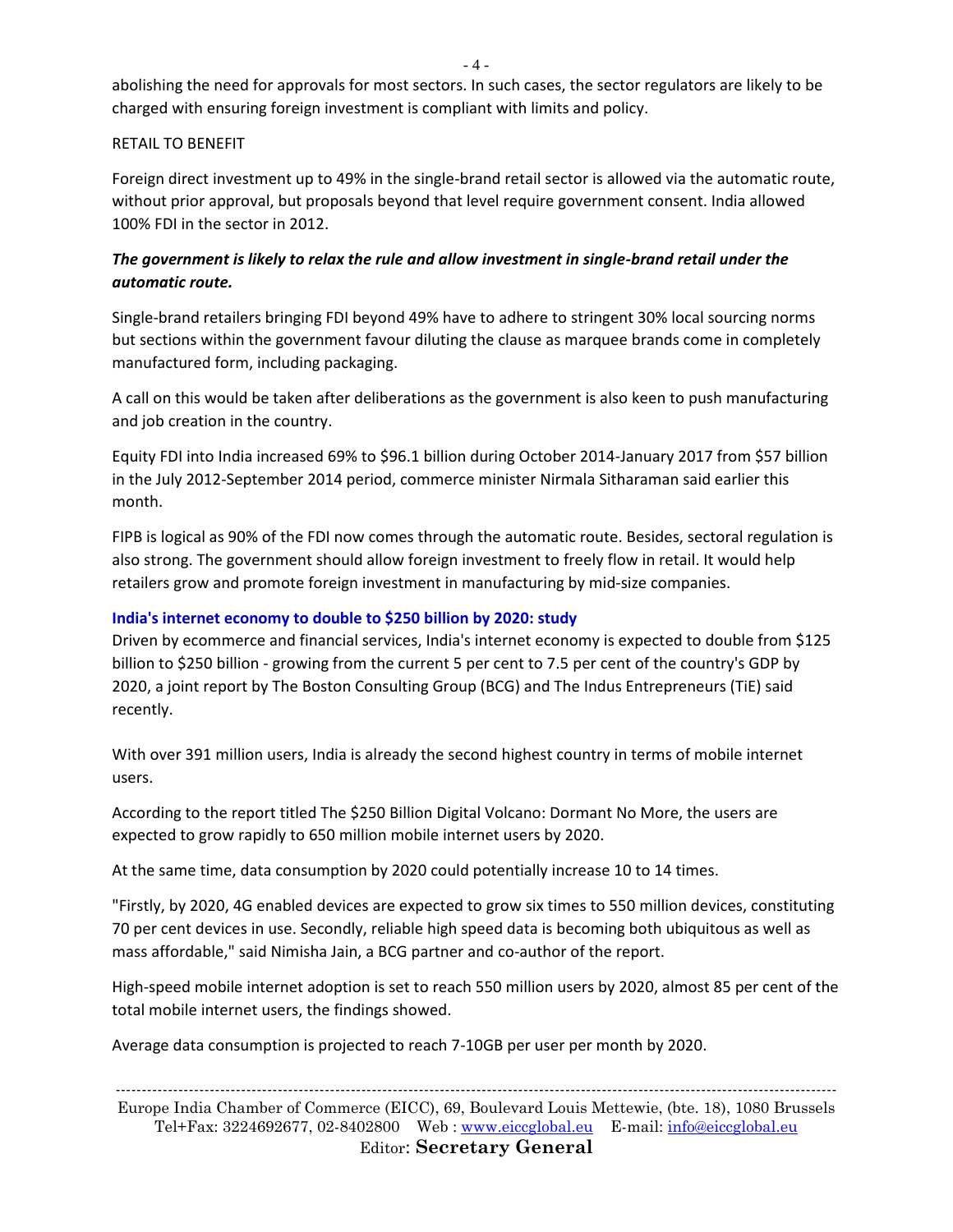"Innovation is what leads to sustainability and sustainable growth in the current entrepreneurship ecosystem will enable India to chart its own success story," said Geetika Dayal, executive director, TiE Delhi-NCR.

#### **India rises two spots to become the 4th largest aviation market**

India's record breaking aviation growth continues unabated. The International Air Transport Association (IATA) said the country saw the fourth highest number of passengers taking off in 2016, up two places from the previous year overtaking UK and Brazil.

India had 13.1 crore passengers taking off -- including domestic, international and connecting -- last year. Globally, IATA says, 380 crore passengers took off last year (half domestic, 35 per cent international and 15 per cent connecting), up from 350 crore in 2015. The top three markets - US, China and Japan remained unchanged but there was a shakeup below with India a part of this upheaval.

At this rate, India will so on be at the third spot in terms of number of passengers taking-off by overtaking Japan. In total passenger terms, India saw 15.2 crore passengers flying in 2016, with 9.9 crore flying within the country and 5.3 internationally .

IATA's take-off numbers are at 13.1 crore as it include 9.9 crore domestic flyers, 2.7 crore people flying out of India and only a part of the 2.6 crore international flyers coming to India, who took off to take more flights last year.

However, the growth is coming amid an infra crunch -- especially at busy metro airports -- that is getting worse by the day due to the over 20 per cent rise in traffic that India has been witnessing on a monthon-month basis for almost two years now.

Air traffic congestion has made hovering common at Delhi and Mumbai. These two airports hardly have any free slots available for new flights, with Mumbai completely choked.

#### **US slams India's 'restrictive' policies in foreign investment, trade**

The United States (US) has slammed India's trade policies for imposing various sorts of barriers, including registration requirements, product approval norms and restrictions on foreign ownership.

A report on foreign trade barriers by the United States Trade Representative (USTR) came at a time when the country under President Donald Trump is itself facing severe flak for adopting a protectionist stance.

The report criticises restrictions imposed by India on retail trading — either single brand or multi-brand.

It says India requires government approval for retailers selling a single brand of product if foreign ownership is above 49 per cent. Foreign investments exceeding 51 per cent are also contingent on, among other things, a requirement to source at least 30 per cent of the value of products sold from Indian sources, preferably from small and medium-sized enterprises. Although, The Department of Industrial Policy & Promotion's (DIPP) Press Note 12 issued in 2015 allows the government to relax the local sourcing requirement for "state of the art" or "cutting edge" technology, and where local sourcing is not possible.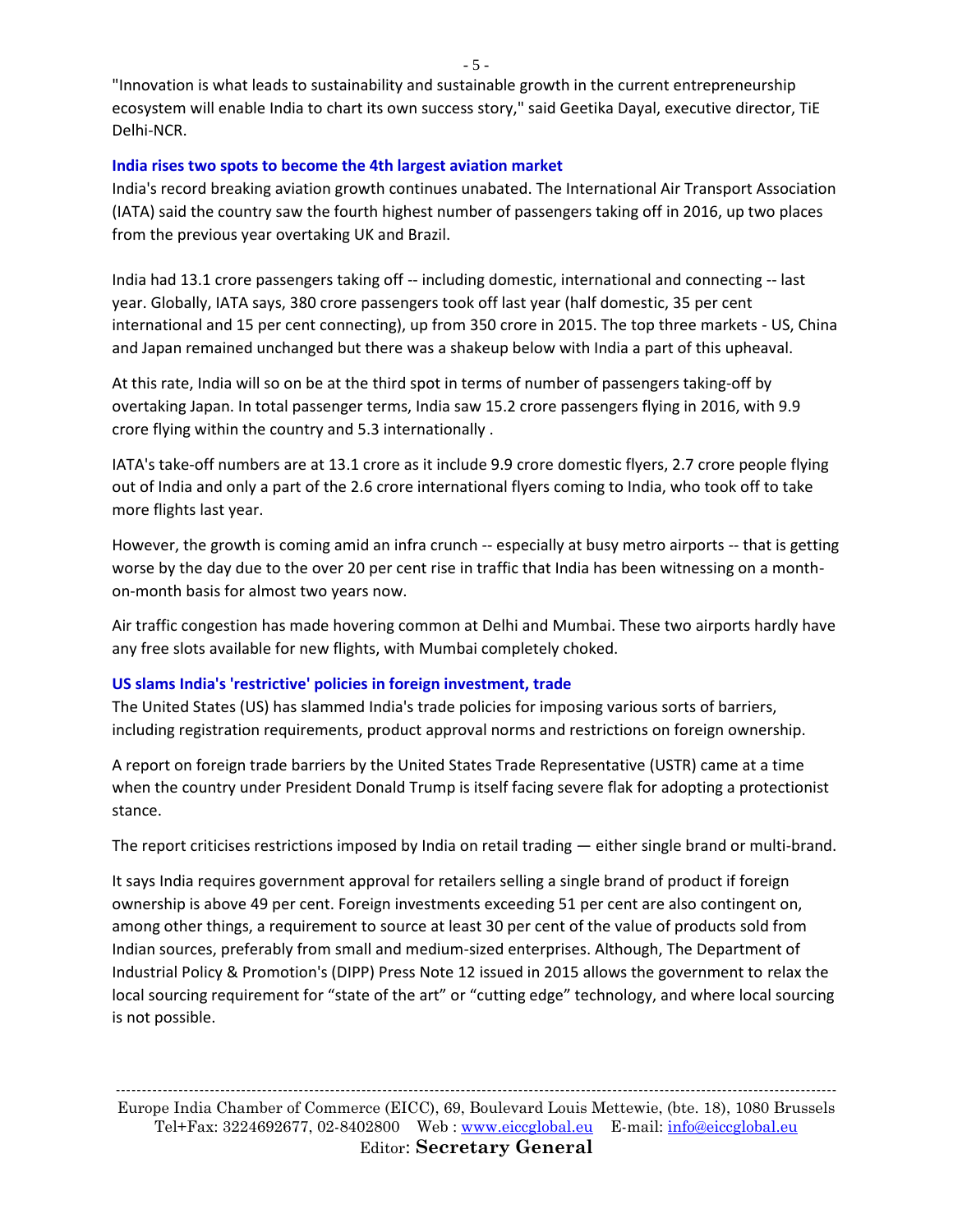India permits up to 51 per cent foreign ownership in companies in the multi-brand retail sector, but leaves to each Indian state the final decision on whether to authorise such foreign direct investment (FDI) in its territory. It, however, did not mention the ruling party's objection to foreign investment in multi-brand retail.

It says Indian states have periodically challenged the activity of direct selling (i.e., the marketing and selling of products to consumers away from fixed locations) as violations of the Prize Chits and Money Circulation Schemes (Banning) Act of 1978 (Prize Chits Act), creating uncertainty for companies operating in this sector.

The report says though India "ostensibly" liberalised foreign investment regime in the insurance sector by raising a cap to 49 per cent from 26 per cent, the change was accompanied by a new requirement that all insurance companies be Indian "controlled."

Foreign investors, it says have expressed concern that the new requirements create a rigid structure that ignores operational realities and will dilute the rights of foreign investors in Indian insurance companies, making additional FDI in the sector unattractive.

As norms relating to "control" are intended to be applied retroactively, these would apply to existing companies with foreign investment regardless of whether foreign investors plan to increase their equity, in addition to companies planning future investment, the report says.

It says although India allows privately held banks to operate in the country, the banking system is dominated by state-owned banks, which account for approximately 72 per cent of total market share and 84 per cent of all Indian bank branches. Most of the other banks are Indian-owned, with foreign banks constituting less than one-half of one percent of the total bank branches in India.

Under India's branch authorization policy, foreign banks are required to submit their internal branch expansion plans on an annual basis, and their ability to expand is hindered by non-transparent limitations on branch office expansion.

Foreign banks also face restrictions on direct investment in Indian private banks. Unlike domestic banks, foreign banks are not authorised to own more than five percent of an Indian private bank without approval by the Reserve Bank of India (RBI). Total foreign ownership of any private bank from all sources (foreign direct investment, foreign institutional investors, and non-resident Indians) cannot exceed 74 per cent.

The report also flayed India's restrictive policies in relation to downlinking. It points out that the policy says international content providers that transmit programming into India using satellite must establish a registered office in India or designate a local agent.

US companies have reported that this policy is overly burdensome.

India also requires that foreign investors having a net worth of Rs 50 million (approximately \$800,000), must have an additional Rs 25 million (approximately \$400,000) of net worth in order to be allowed to downlink one content channel.

It says there are also a number of limits on foreign ownership in the audiovisual and media sectors: cable networks (49 per cent); FM radio (26 per cent); headend in the sky (74 per cent); direct-to-home

------------------------------------------------------------------------------------------------------------------------------------------ Europe India Chamber of Commerce (EICC), 69, Boulevard Louis Mettewie, (bte. 18), 1080 Brussels Tel+Fax: 3224692677, 02-8402800 Web : [www.eiccglobal.eu](http://www.eiccglobal.eu/) E-mail: [info@eiccglobal.eu](mailto:info@eiccglobal.eu) Editor: **Secretary General**

- 6 -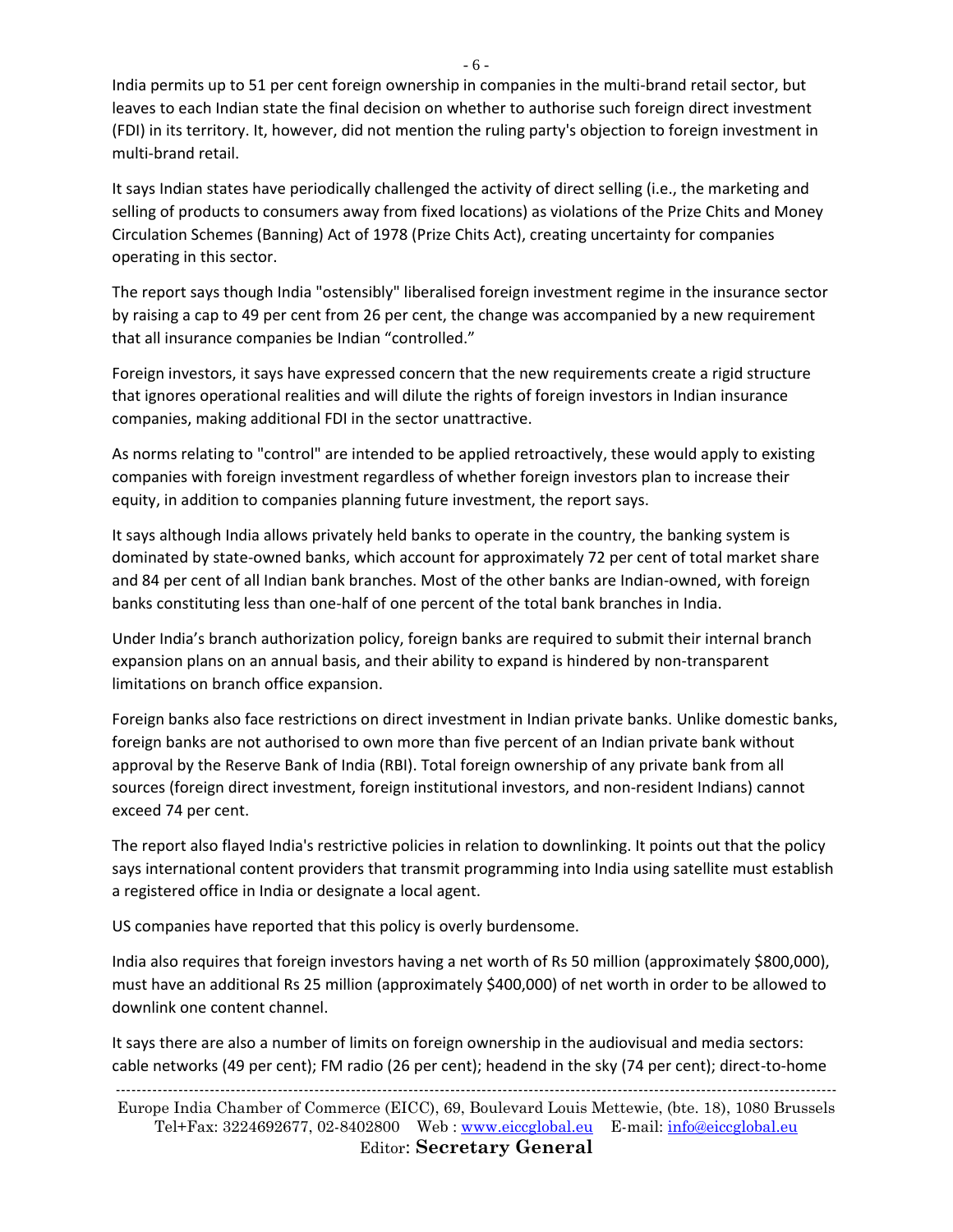(DTH) broadcasting (74 per cent); teleports (74 per cent); news broadcasting (26 per cent); and newspapers (26 per cent).

The report says foreign accounting firms face obstacles to entering the Indian accounting services sector. Only accounting firms structured as partnerships under Indian law may supply financial auditing services, and only Indian licensed accountants may be equity partners in an Indian accounting firm.

Also, foreign firms face hurdles in legal services. At present, membership in the Bar Council of India (BCI), the governing body for the legal profession, is mandatory "to practice law" in India and is limited to Indian citizens.

It also lambasts India's policies on architecture. It says although Indian companies continue to demand high quality US design for new buildings and infrastructure development, foreign architecture firms find it difficult to do business in India due to the legal environment.

An uncertain Indian legal regime for architectural and related services has resulted in court cases against foreign design firms seeking to work in India and harassment of their potential clients, causing significant losses for US companies, it says.

It similarly criticises India's policies in telecom, digitalisation, and equalisation levy which is an additional 6 per cent withholding tax on foreign online advertising platforms.

The other areas of restrictions criticised by the policy include registration requirements for new cosmetics, package and labelling requirements in food, restrictions on food derived from biotechnology crops, restrictions in dairy products, government procurement policy, import policy and export subsidies.

India remained on the Priority Watch List in the 2016 Special 301 Report by USTR because of "concerns regarding weak protection and enforcement of intellectual property rights (IPR)."

While certain administrative decisions in 2016 upheld patent rights, and certain tools and remedies to support patent holders' rights do exist in India, concerns remain over revocations and other challenges to patents, particularly patents for pharmaceutical products, says the report.

The US also continues to monitor India's application of its compulsory licensing law, it says.

The US trade deficit with India was \$24.3 billion in 2016, a 4.2 per cent increase (\$970 million) over 2015. US goods exports to India were \$21.7 billion, up 1.1 per cent (\$237 million) from the previous year.

Corresponding US imports from India were \$46.0 billion, up 2.7 per cent. India was US' 18th largest goods export market in 2016.

US exports of services to India were an estimated \$18.1 billion in 2015 (latest data available) and US imports were \$24.7 billion. Sales of services in India by majority US-owned affiliates were \$22.7 billion in 2014 (latest data available), while sales of services in the US by majority India-owned firms were \$13.4 billion.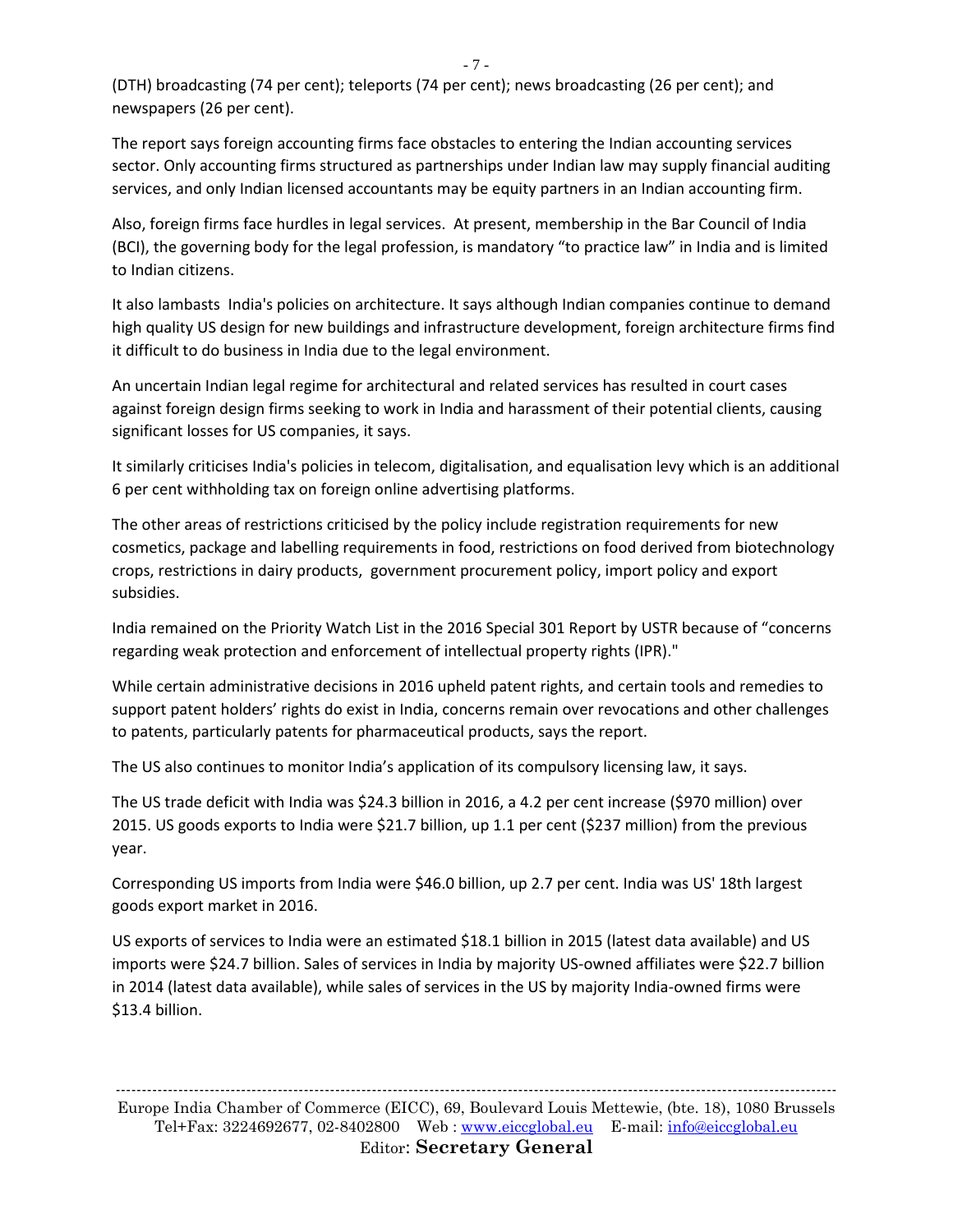US foreign direct investment (FDI) in India was \$28.3 billion in 2015, a 4.4 per cent increase from 2014. US direct investment in India is led by professional, scientific, and technical services, manufacturing, and wholesale trade.

### **As India remains hard-nosed on its demands, foreign and trade policy gap widens**

Countries often join trade negotiations as they consider trade deals 'insurance policies' against friction in bilateral ties. But since many countries do not have congruence in their foreign and trade policies, trade negotiations propelled by geostrategic motives often result in shallow deals limited to marginal increases in market access.

Strategic pressures to conclude trade agreements preclude the possibility of these being comprehensive frameworks for generating meaningful trade and cross-border movement of capital and people. The 16 country RCEP negotiations involving ASEAN, India, China, Japan, Korea, Australia and New Zealand, is a pertinent example.

The RCEP took off for preserving the geostrategic sanctity of the ASEAN-led regional economic order at a time when it was threatened by the TPP. The collapse of the TPP has focused additional attention on RCEP and its economic architecture. Many RCEP members are keen on quick conclusion of the deal in a show of regional solidarity by limiting its ambitions to a common schedule promising more tariff cuts.

But a hurried deal for safeguarding strategic insurance might be difficult to sell to domestic constituencies of many members who would be unconvinced with its economic prospects. Indeed, this is where for a RCEP member like India foreign and trade policy priorities sharply diverge.

At RCEP, India is unwilling to yield ground on tariffs till it is assured of easier movement for its professionals. The Indian resistance can be traced to the disappointment with outcomes of earlier FTAs with RCEP members. India has several FTAs with many RCEP members. These include goods and services FTAs with ASEAN and bilateral trade deals with Singapore, Malaysia, Japan and Korea. Most of these FTAs initiated in the last decade were motivated by India's desire to integrate deeper with Southeast Asia and become an important strategic actor in the Asia-Pacific.

India's geo-strategic ambitions were complemented by several Southeast Asian countries that yearned for a more 'active' India in the region for counterbalancing a rising and assertive China. Trade and economic cooperation was the most virtuous way for realising India's geo-strategic ambitions. Indeed, as India and many of its 'suitors' from the region began working on trade agreements, simultaneous diplomatic initiatives saw India becoming dialogue partner of the ASEAN and a member of the East Asia Summit.

India's existing FTAs with RCEP members have increased India's trade with the region. However, Indian industry has not been favourably disposed to these FTAs. It has held the view that these FTAs have largely increased imports into India rather than increasing Indian exports to regional markets. This could be partly true, given that large cross-border businesses like automobiles have set up assembly bases in India and are extensively importing parts and components from the region.

At the same time, the fears of the Indian industry could be exaggerated as studies point to limited use of most FTAs given lack of greater knowledge about them on part of businesses. Nonetheless, Indian